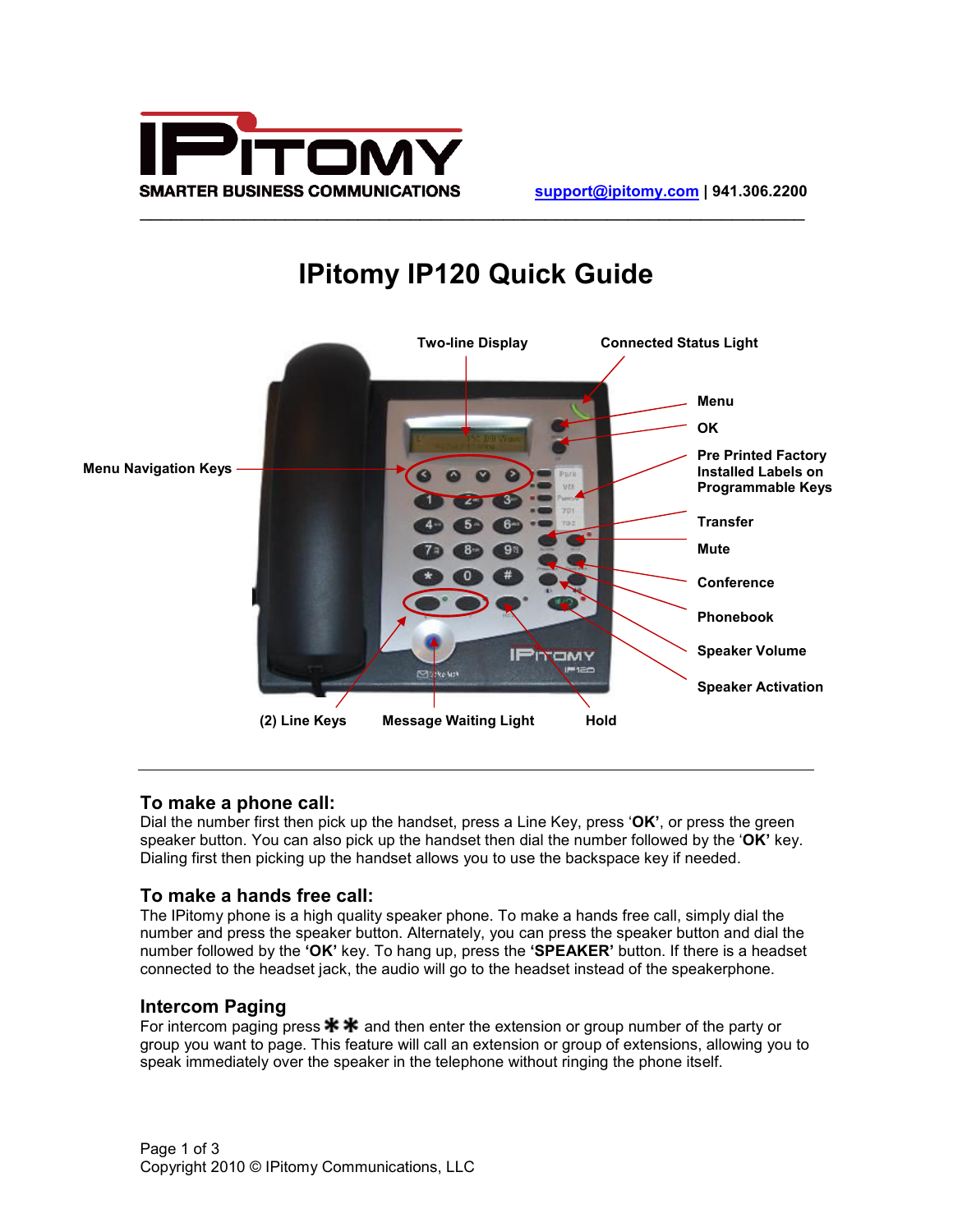# **Placing a call on Hold**

To place a call on hold, press the **'HOLD'** button. To retrieve the call on hold, press the blinking line key that the call is on. It is not necessary to place a call on hold when answering another ringing line. All you have to do is press the blinking line key for the new call, and the original call will automatically be placed on hold.

## **Parking a call**

To park a call, simply press the key labeled **'PARK"** while connected to a call. The system will announce to you which park orbit the call was sent to, and then hang up. When a call is placed on Park, it can be picked up by anyone else in the system. The Park Pickup button will light up red for park pickup positions 701 and 702. If a caller is parked and there are no park buttons available, then just remember the park pickup position that the phone system announces (701- 720). The call can be picked up by simply dialing the park pickup code, i.e., 704, 705, etc.

## **Transferring a call**

#### **Attended Transfer**

To transfer, press the **'TRANSFER'** key while connected to a call, followed by the extension number and then the **'OK'** key. Once the called party answers, and they agree to accept the transferred call, press **'TRANSFER'**, or simply hang up. If the called party does not wish to accept the call, press the blinking **'LINE KEY'** to get the original call back.

#### **Blind Transfer**

For a blind transfer press the **'TRANSFER'** key while connected to a call, followed by the extension number. Then press the **'TRANSFER'** key again. This will send the call to the extension dialed, but will not allow you to speak to the person to whom you are transferring the call. Note that when you blind transfer a call to another extension, the recipient of the transferred call will have the option to accept or ignore the call. If the recipient chooses to ignore the call, the caller will be sent to the intended recipient's voice mail.

## **Transfer to Voice Mail**

When a caller wants to speak to someone who is not at their phone or does not want to accept calls, the caller can be transferred directly to voicemail. While on the call,

- Press **'TRANSFER**'
- \*
- The destination extension number
- **'TRANSFER**'

The call will bypass ringing the destination extension and go directly to the voicemail box for that extension.

## **Three-Party Conference Call**

Call the first party and wait until they answer, then press the 'CONFERENCE' key. When the 'CONFERENCE' key is pressed, the original party will be placed on hold, then you will need to select the line you wish to conference. This can be an open line, where you would dial the number of the party you wish to add to the conference (and then press 'OK'). Once the party answers, press the 'CONFERENCE' key again to join all of the parties together. You could also have selected a call that was already on hold on a line, and once connected, press the 'CONFERENCE' key to bring all parties together.